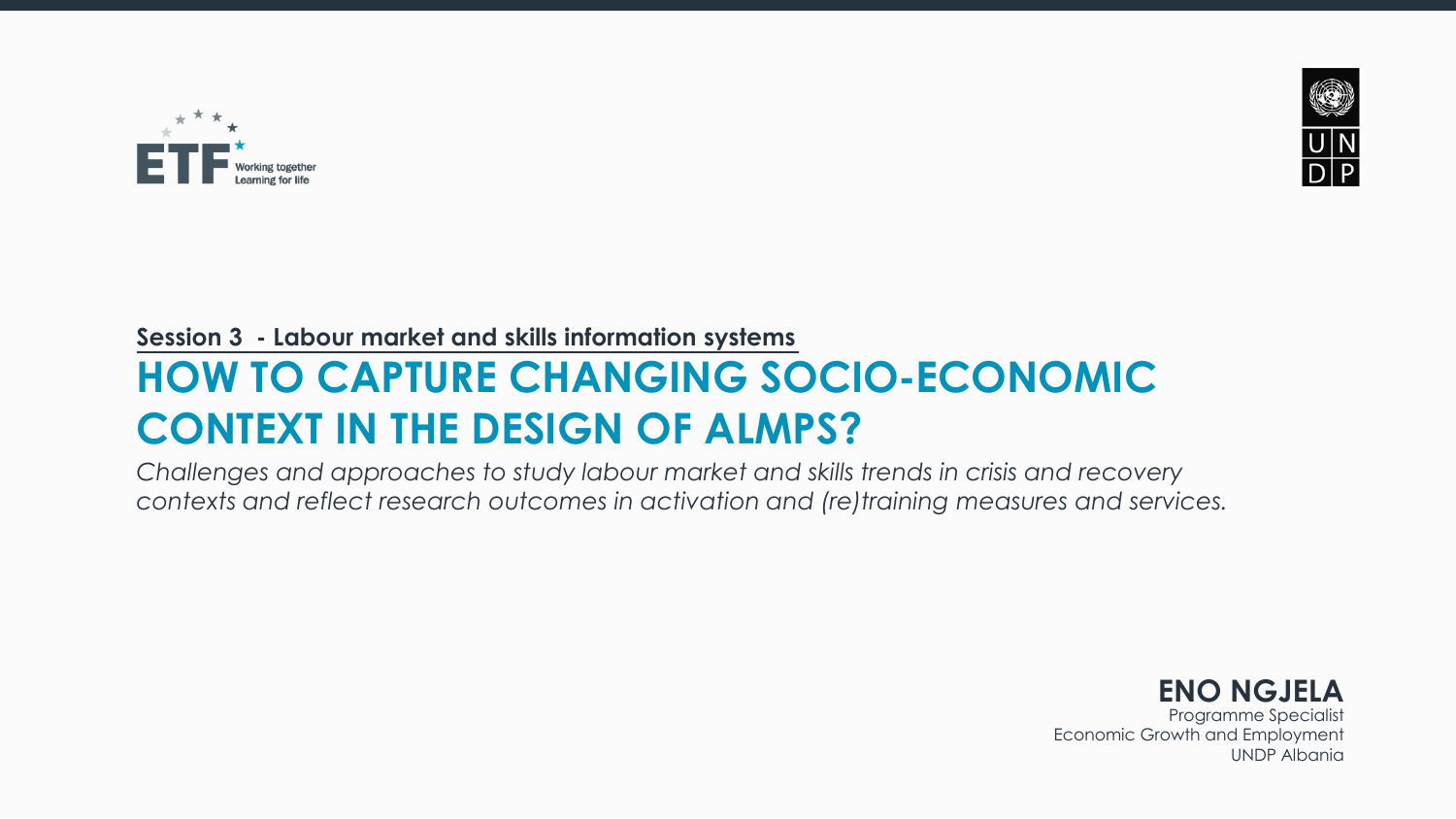# **UNDP ENGAGEMENT IN LABOUR MARKET ANALYSIS**



**Regular labour market signals published and shared** with the key institutions and donor agencies, through a continuous monitoring of the changing context in the labour market in Albania due to the social distancing and lockdown policies.

#### **As a result:**

- ❑ The MoFE, other public authorities and the donor community benefited from up-todate and **concise analysis of key labour market indicators**, which fed their policy design.
- ❑ The work and functioning of the IPMG on **"Employment and Skills" improved** due to labour market analysis information on the COVID-19 crisis impact, as well as other inputs on the NESS implementation monitoring, VET optimization etc.

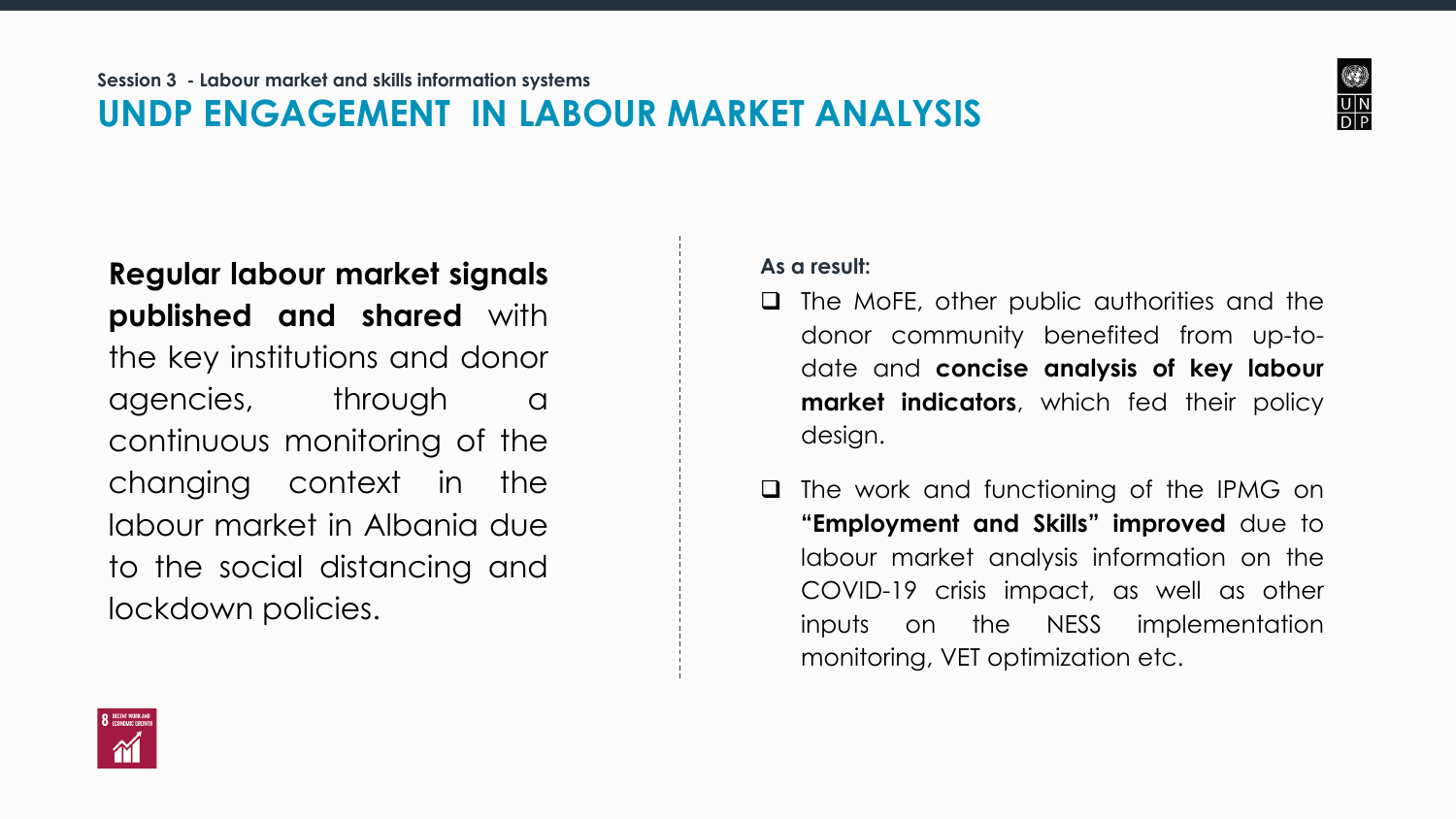# **DESIGNING Active Labour Market Programmes**

**UNDP** based on analysis made on unemployed jobseekers assisted the **MoFE** to draft **5 Active Labour Market Programmes.**

> **To ensure supply-driven individualised ALMPs implementation process**

**To develop new ALMPs for specific groups with added vulnerabilities**

**To diversify typology of implementation partners To address the specific needs of the unemployed jobseekers**

**To improve targeting procedures**





**Why revised ALMPS?**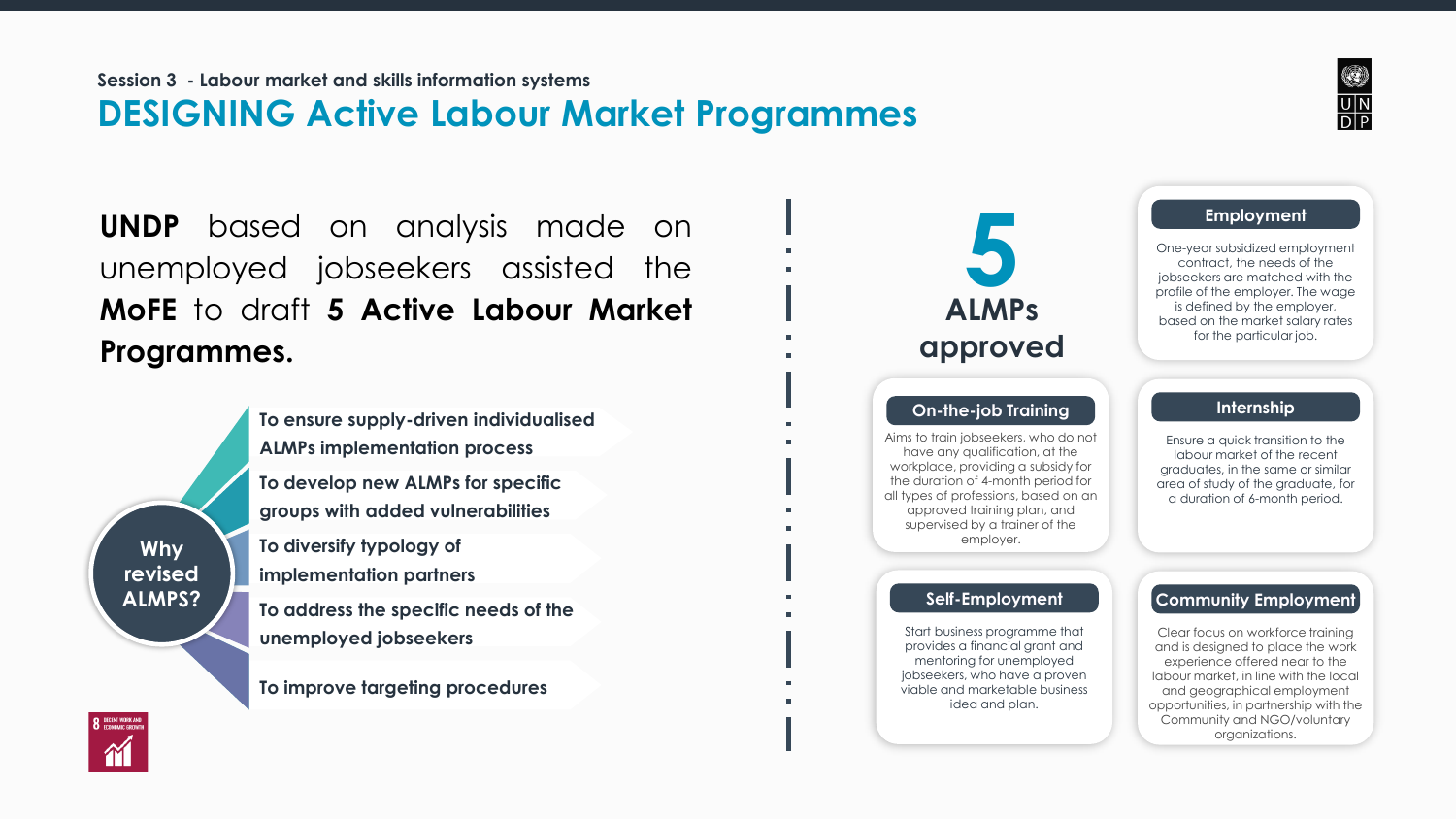Several **statistical information** on **labour market performance** were analysed during pandemic.

**Signals generated** from data analysis were translated into insights for decision makers.

Statistical data variables analyzed



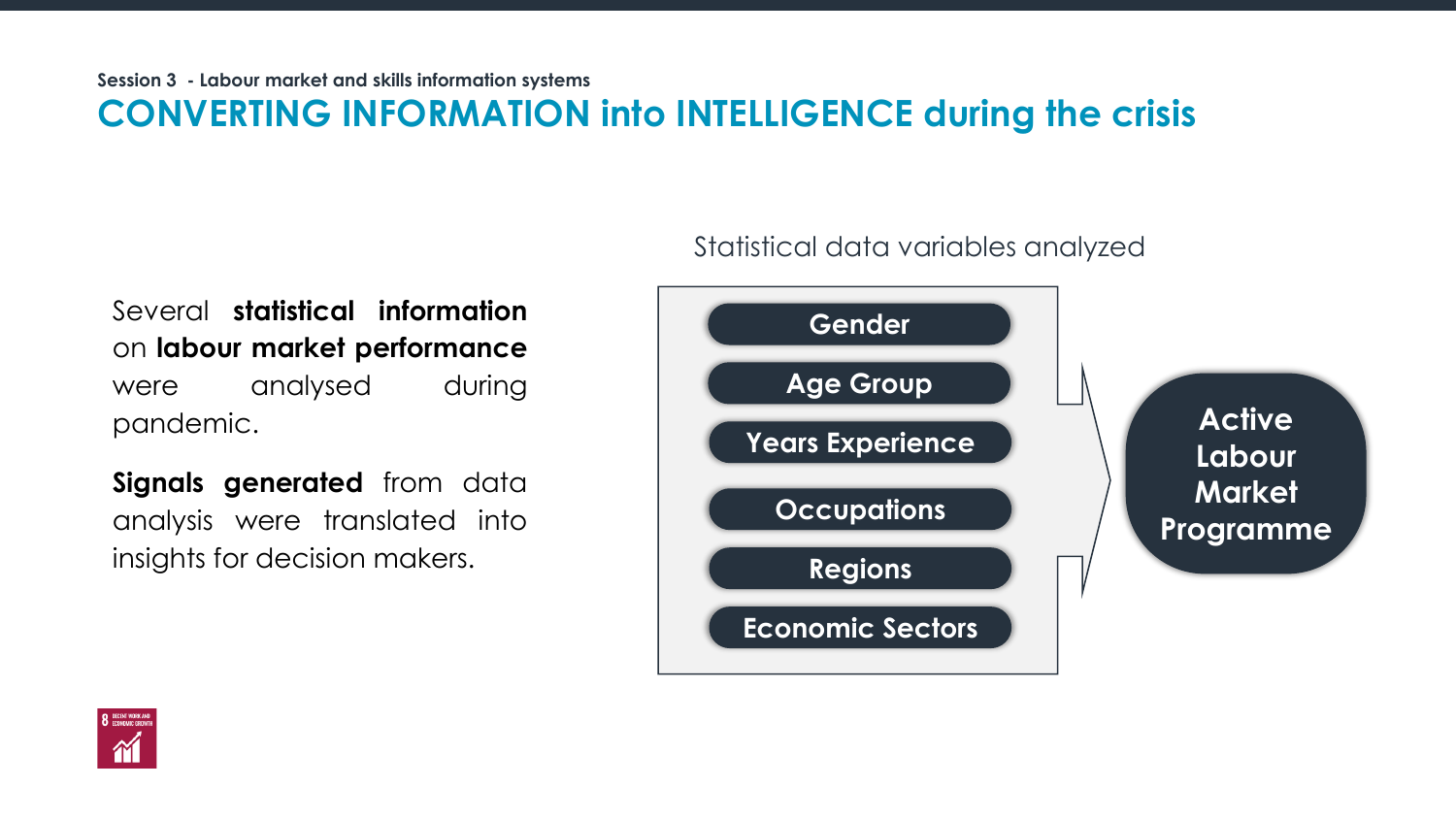Tracking on weekly and monthly basis the performance of labour market in general.

#### **INSIGHTS from Labour Market**

▪ Rapid employment of people who lost their job after lockdown



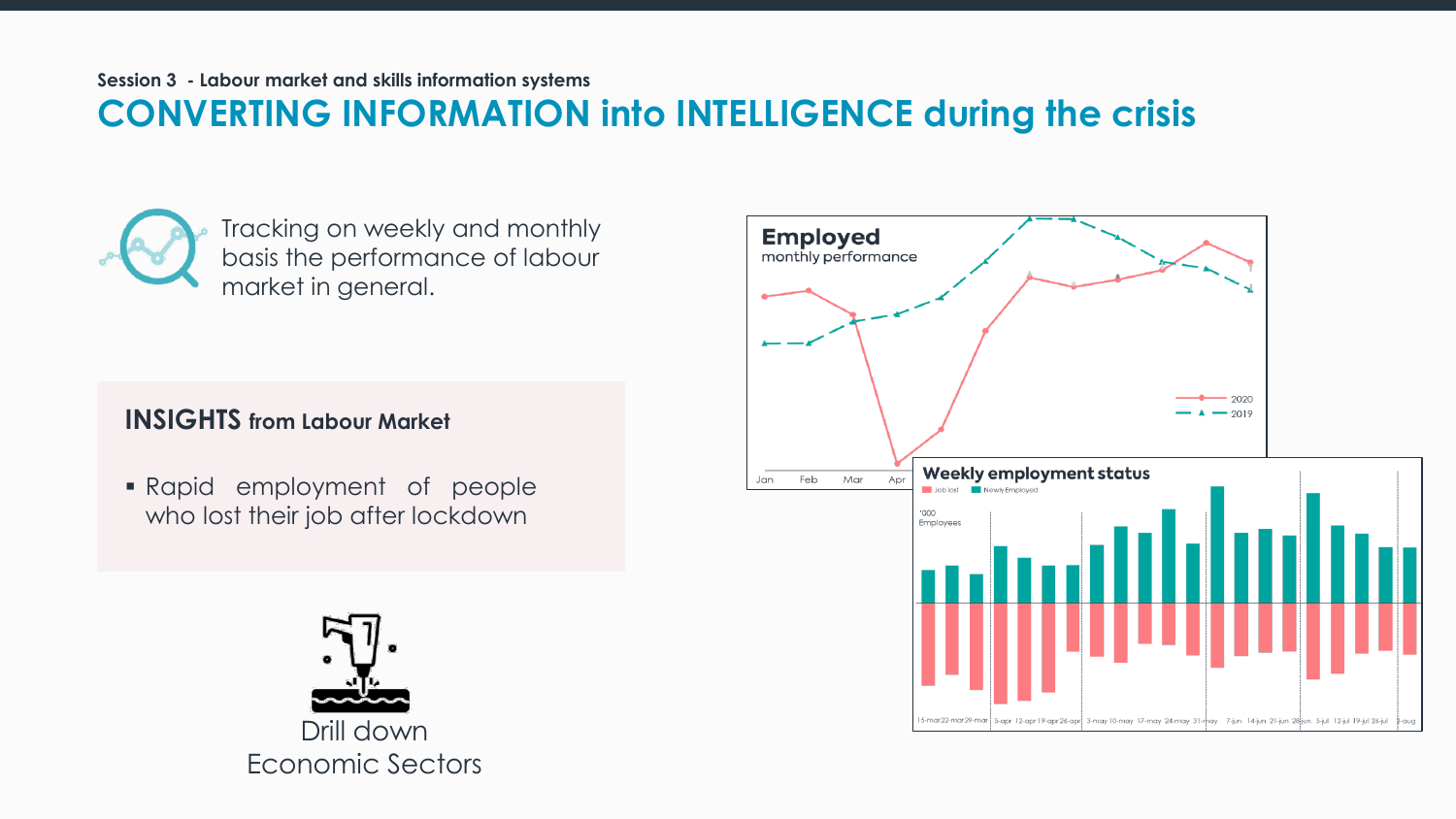**Session 3 - Labour market and skills information systems**

# **CONVERTING INFORMATION into INTELLIGENCE during the crisis**



Analyzed the performance of employment on each economic sector.

#### **INSIGHTS from Labour Market**

• Service and Garments the most affected economic sectors.



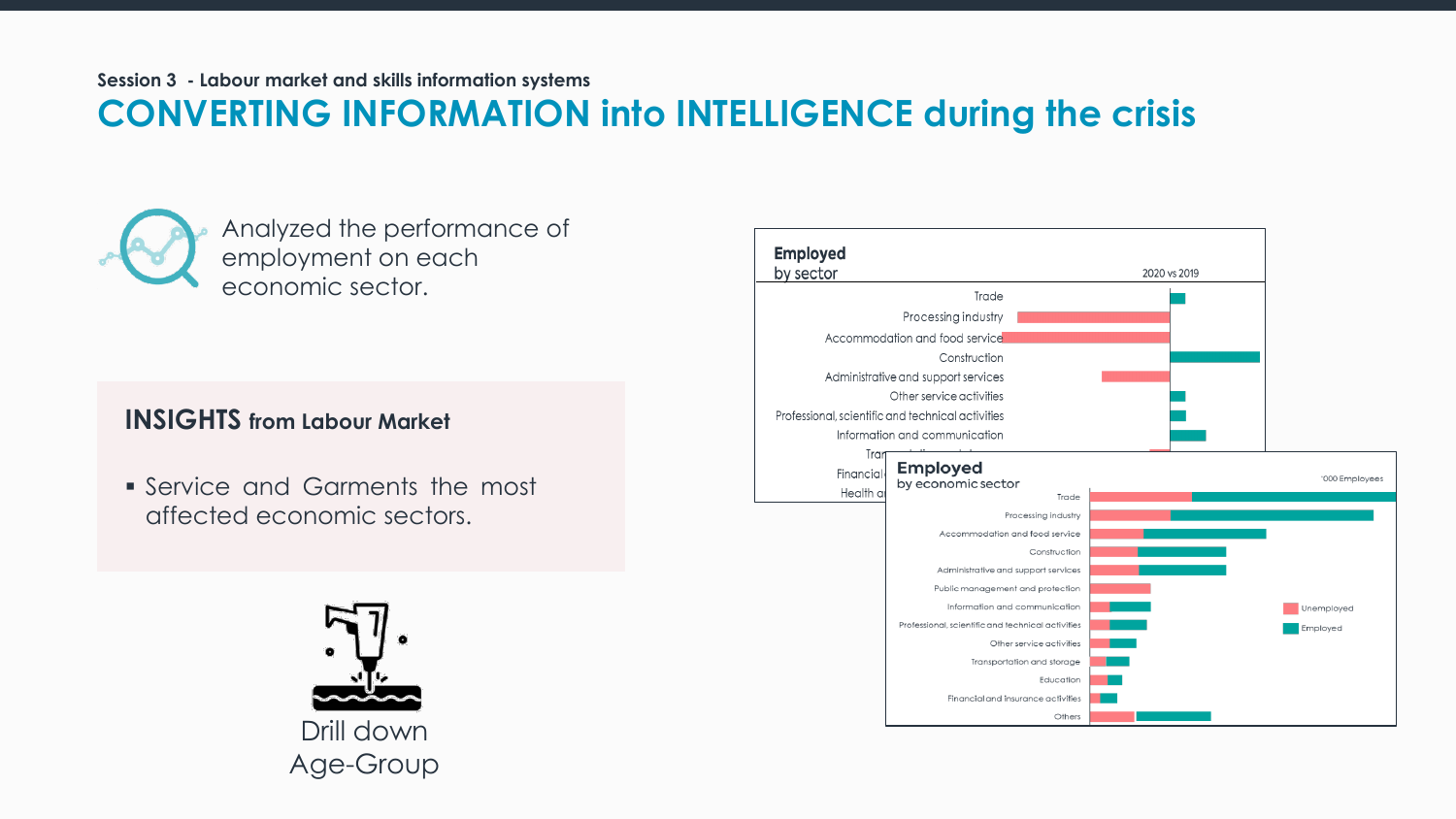

Analyzed the performance of employment impacted by pandemic disaggregated by age group.

#### **INSIGHTS from Labour Market**

- Young people most affected by layoffs, but with the highest rate of employment due to tourism
- Age 55+, Lowest paid people (informal workers), and females affected in a higher scale.



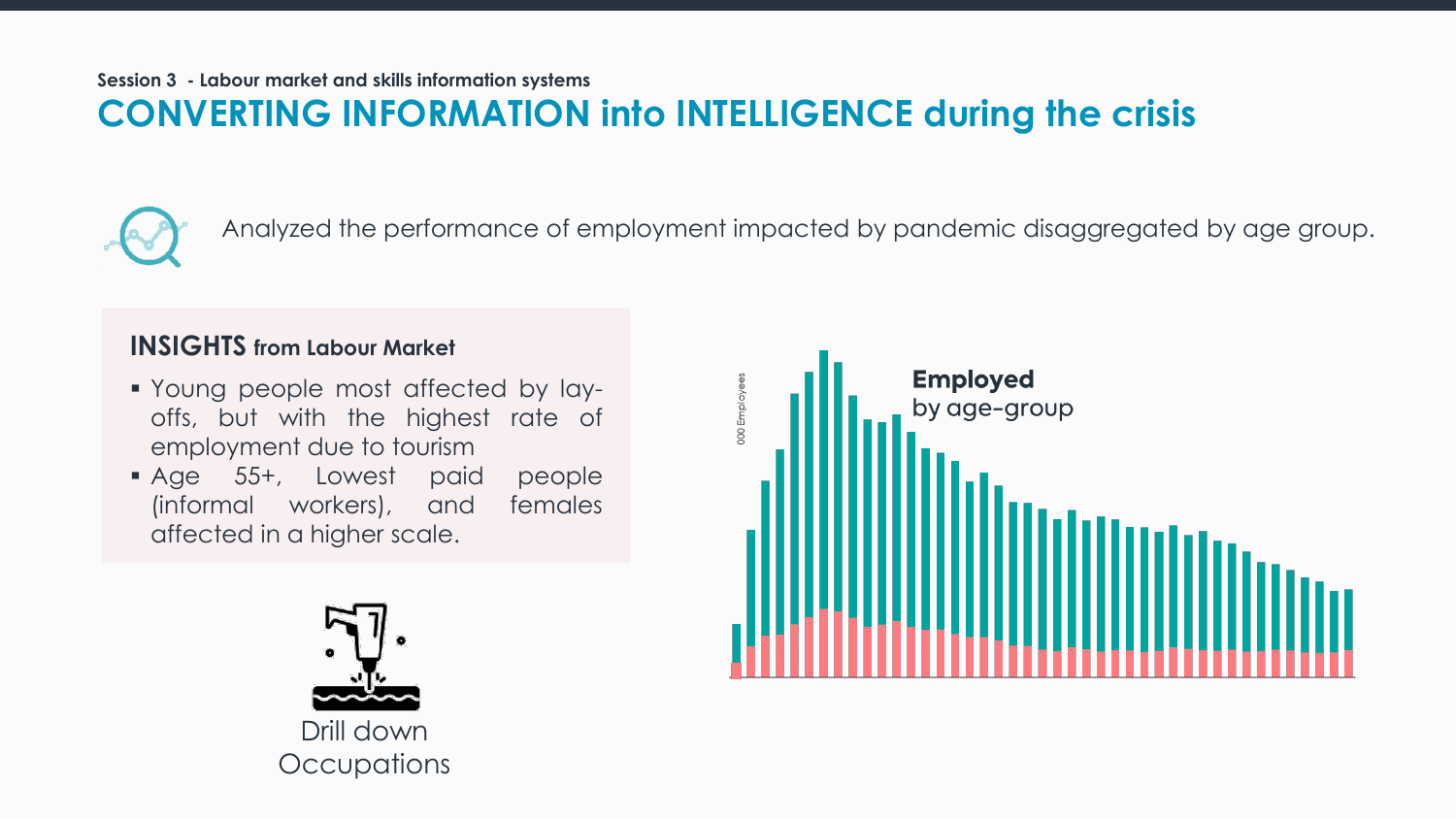

Analyzed the performance of employment by occupation.

#### **INSIGHTS from Labour Market**

ALMPs

drafted

**Employees** of services and elementary professions are more unemployed with the highest amount of job-lost.

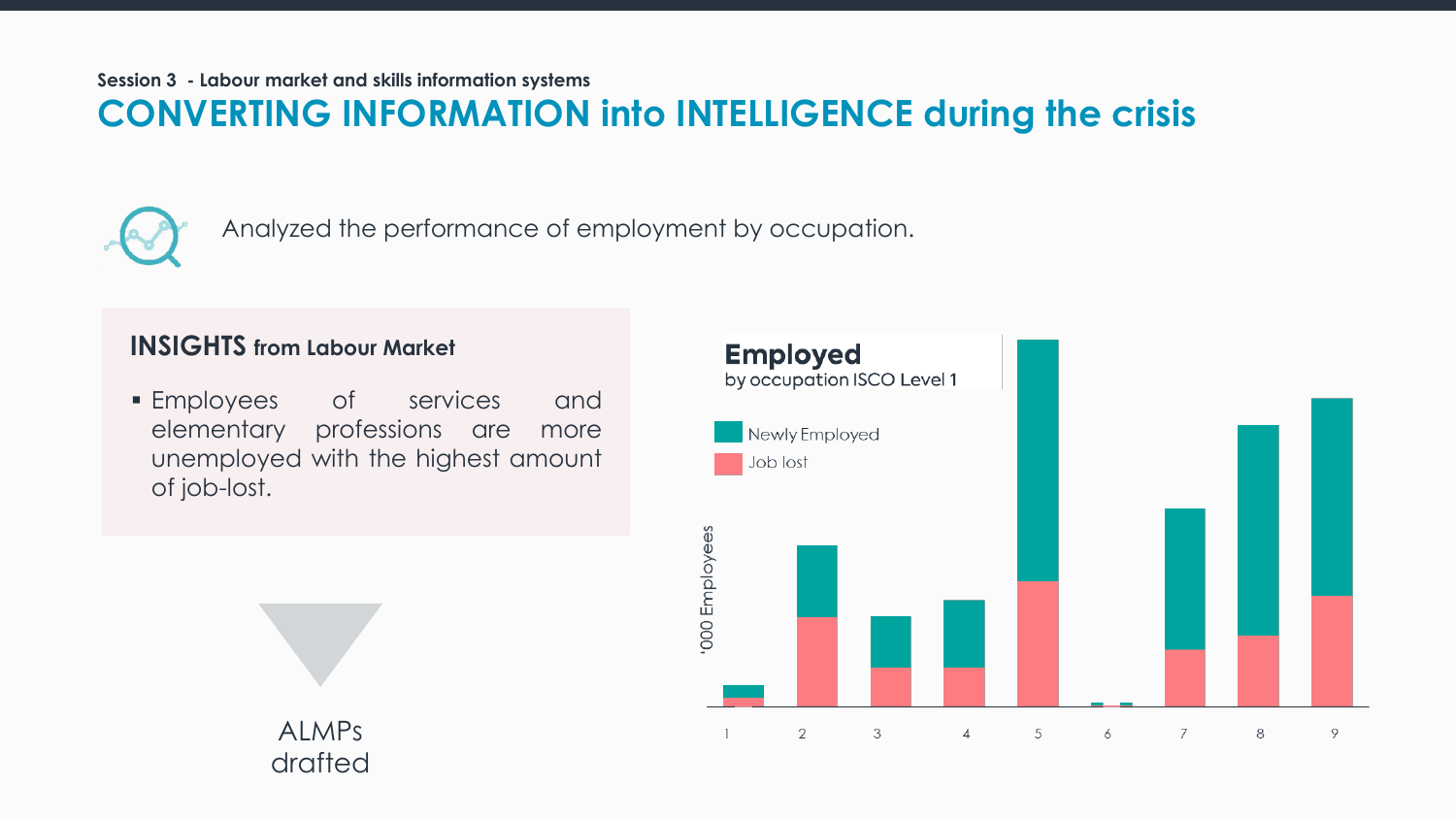**Session 3 - Labour market and skills information systems**

**DESIGNING Active Labour Market Programmes for the RECOVERY**

The analysis done on the performance of labour market during pandemic were used to deliver target based ALMPs.

> Council of Ministers Decision No. 608 date 29.07.2020 "On the procedures, criteria and implementation modalities for the active labour market programmes targeting recently unemployed jobseekers due to Covid-19.

> > Active Labour Market Measures **3**

**\$ 2 million** *Programme duration*

*Budget*

**4 - 12 months**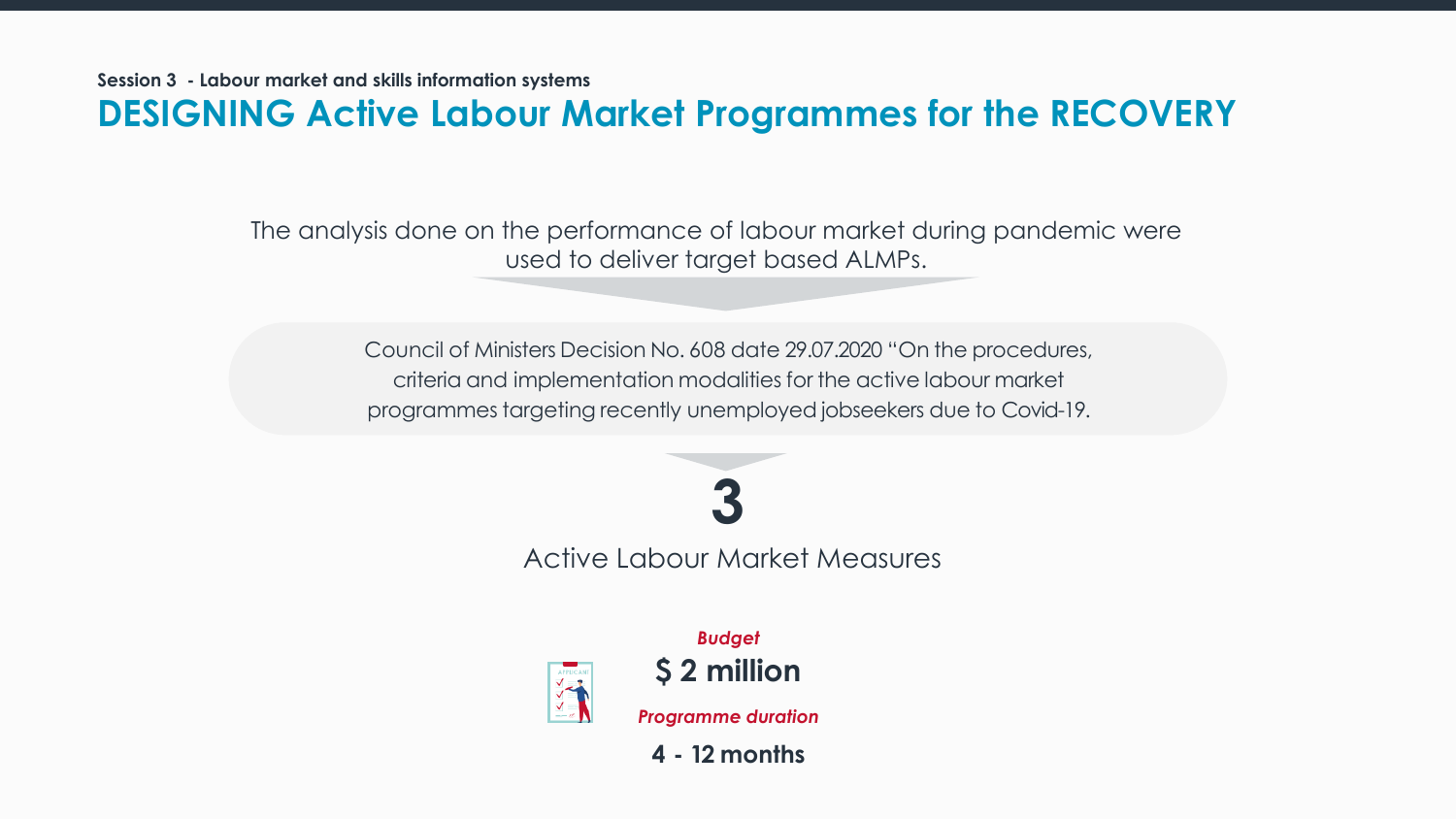# **DESIGNING Active Labour Market Programmes for the RECOVERY**

## *ALMPs benefits?*



#### **4 month-long programme**

*2 months* of wage subsidies (min. wage) *4 months* of mandatory social & health insurance contributions of employers.

#### **8 month-long programme**

*4 months* of wage subsidies (min. wage) *8 months* of mandatory social & health insurance contributions of employers.



#### **12 month-long programme**

*12months* of mandatory social & health insurance contribution of employers and employees. The programme targets those individuals that self-declare as informal workers.

#### *Who can benefit?*



#### **Jobseekers who:**

 $\sqrt{\ }$  That have become unemployed as a result of COVID-19 during the period of March 10 - December 31, 2020.

#### *Who can apply?*

## **Employers who:**

- $\sqrt{\ }$  Are legally registered and have no violations of Labour Code provisions in the past 2 years, prior to COVID-19 crisis
- **√** Ofer full time employment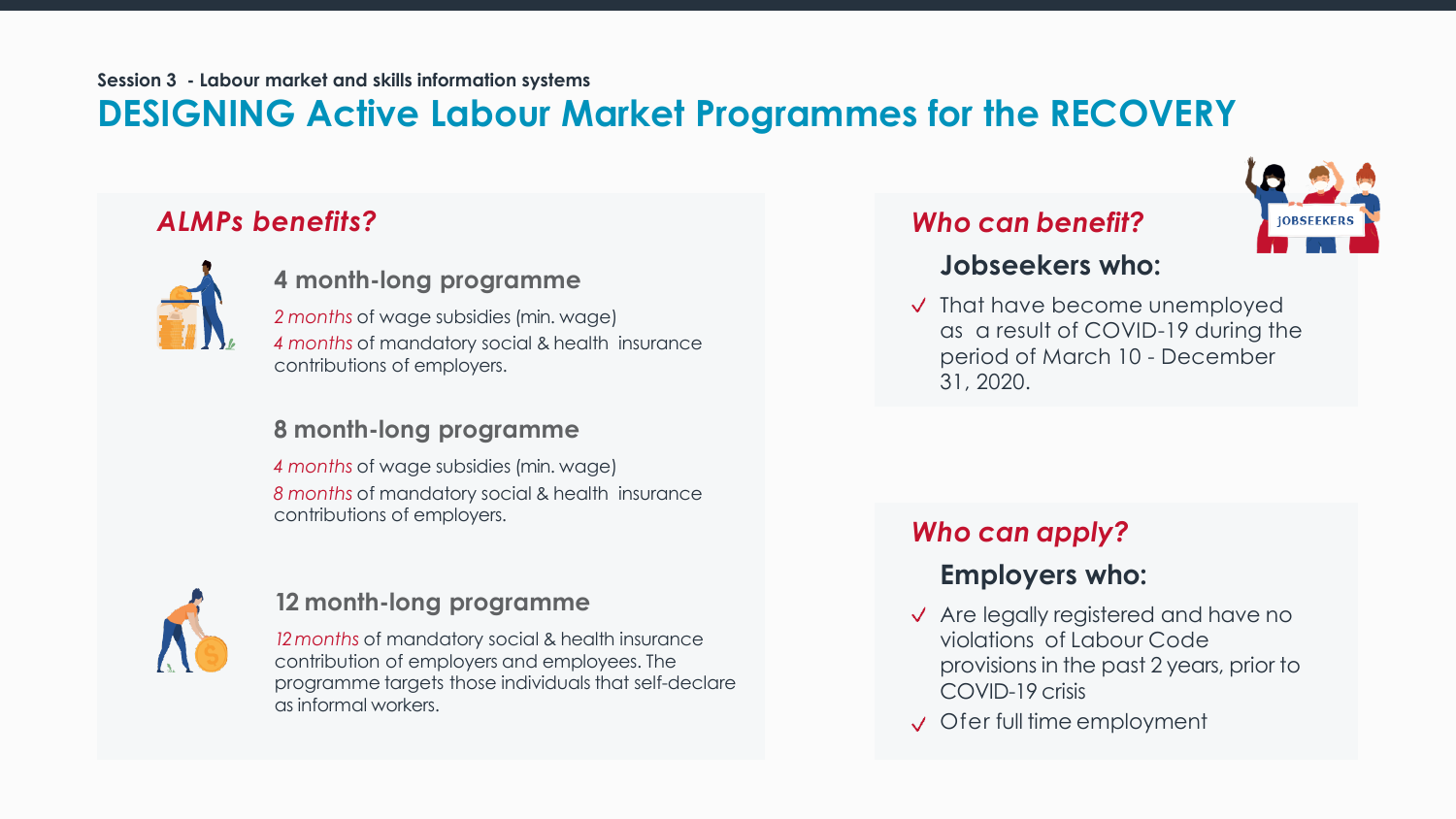UNDP has frequently produced data insights related to labour market performance. Analytic reports and several visualisation has been relevant for decision making process.





#### ALBANIAN LABOUR MARKET **POLICY BILEF 7. 6º of November 2000**<br>ALBANIAN LABOUR MARKET  $\begin{array}{c}\n\bullet \\
\bullet \\
35,000 \\
\hline\n\end{array}$ North ampliant and of passed<br>when their times (site with<br>restriction hoorst pompte must affinder<br>by Trycolly, but with the<br>Highest rists of employment DATE MIn  $6$ 300 188

 $\frac{1}{2}$ 

## **EMPLOYMENT PROMOTION**  $\bullet$   $\bullet$   $\bullet$ **PROGRAMMES REFORM**  $EPPs$  5  $4 - 1 -$ .<br>Community Employment erosa hanal parla.<br>włoże te augliori

#### **Data Briefs Policy Briefs Technical Notes**

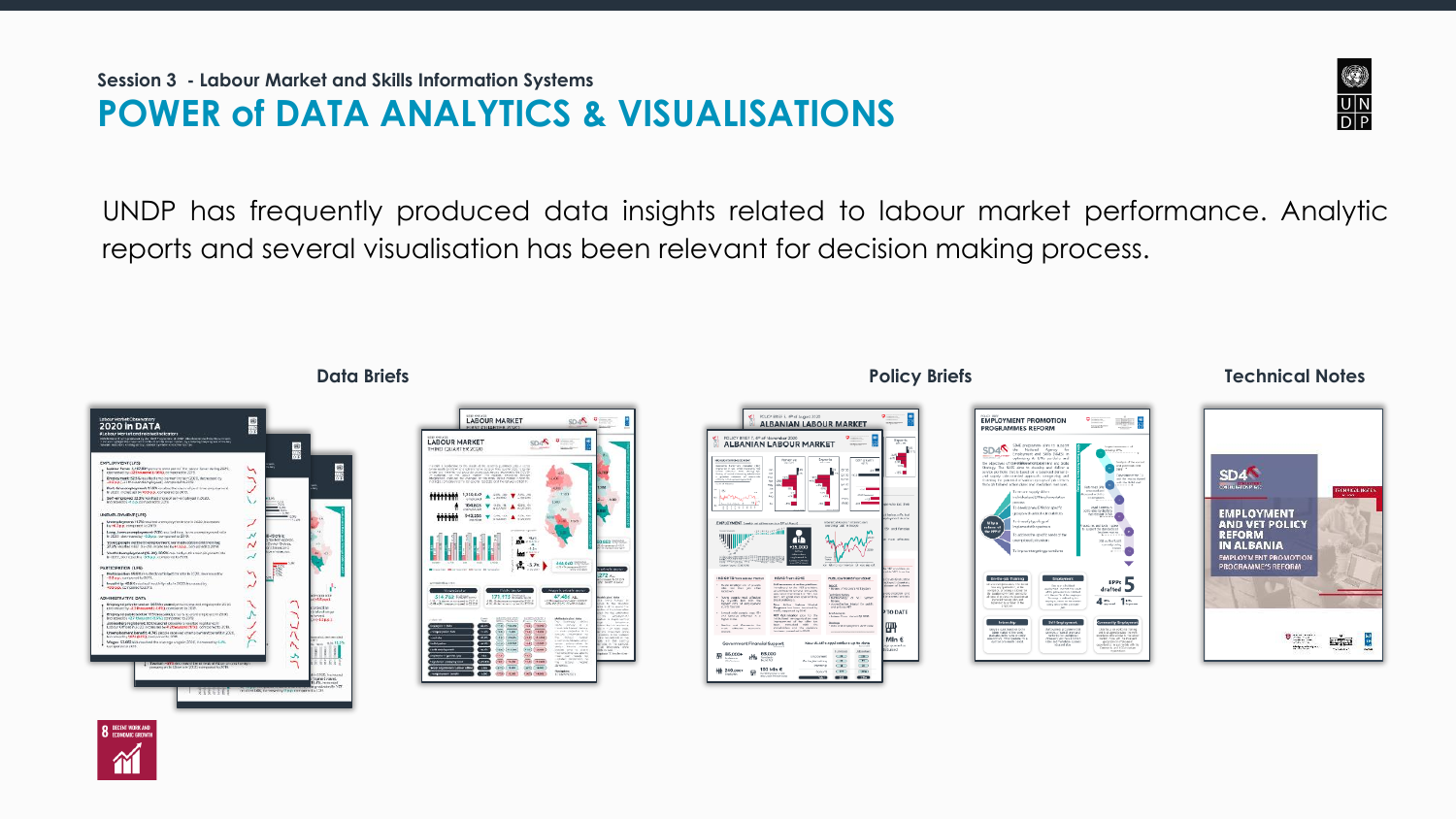**Session 3 - Labour Market and Skills Information Systems LESSONS LEARNED**

On socio-economic context:

### **Use of real-time data support better targeted ALMPs**

**Evidence on labour market skills trends generate insightful information in support of better decision-making**

In general:



#### **Empower people to work with data**

Provide people with the technology and data literacy skills to be able to effectively work with and understand data. Support governments, local communities and civil society partners to strengthen data and statistical capacities.



#### **Be aware of data limitations**

Assess gaps, risks and bias in the use of data. Actively question blind spots and potential negative implications of data use.



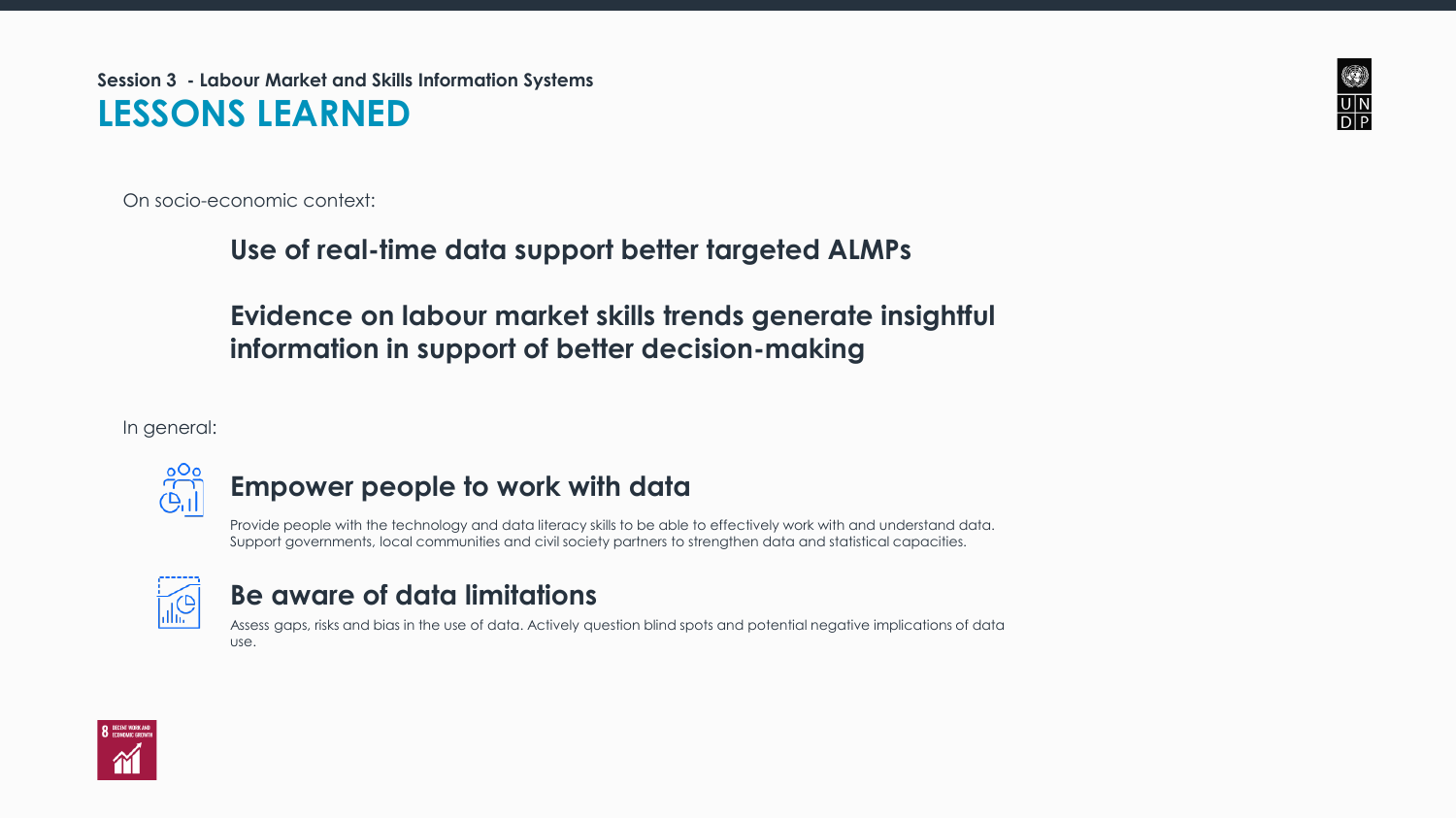## **Session 3 - Labour Market and Skills Information Systems WHATs NEXT…**

UNDP is developing a digital **Economic Development Tracker (EDT).** EDT will be an online platform, in support of the government, that will collect and analyze statistical data on several indicators with a focus on **Labour Market.**

**EDT** will have the capabilities of a **Labour Market Information Observatory (LMIO)** in support of better information on market trends and decision making.